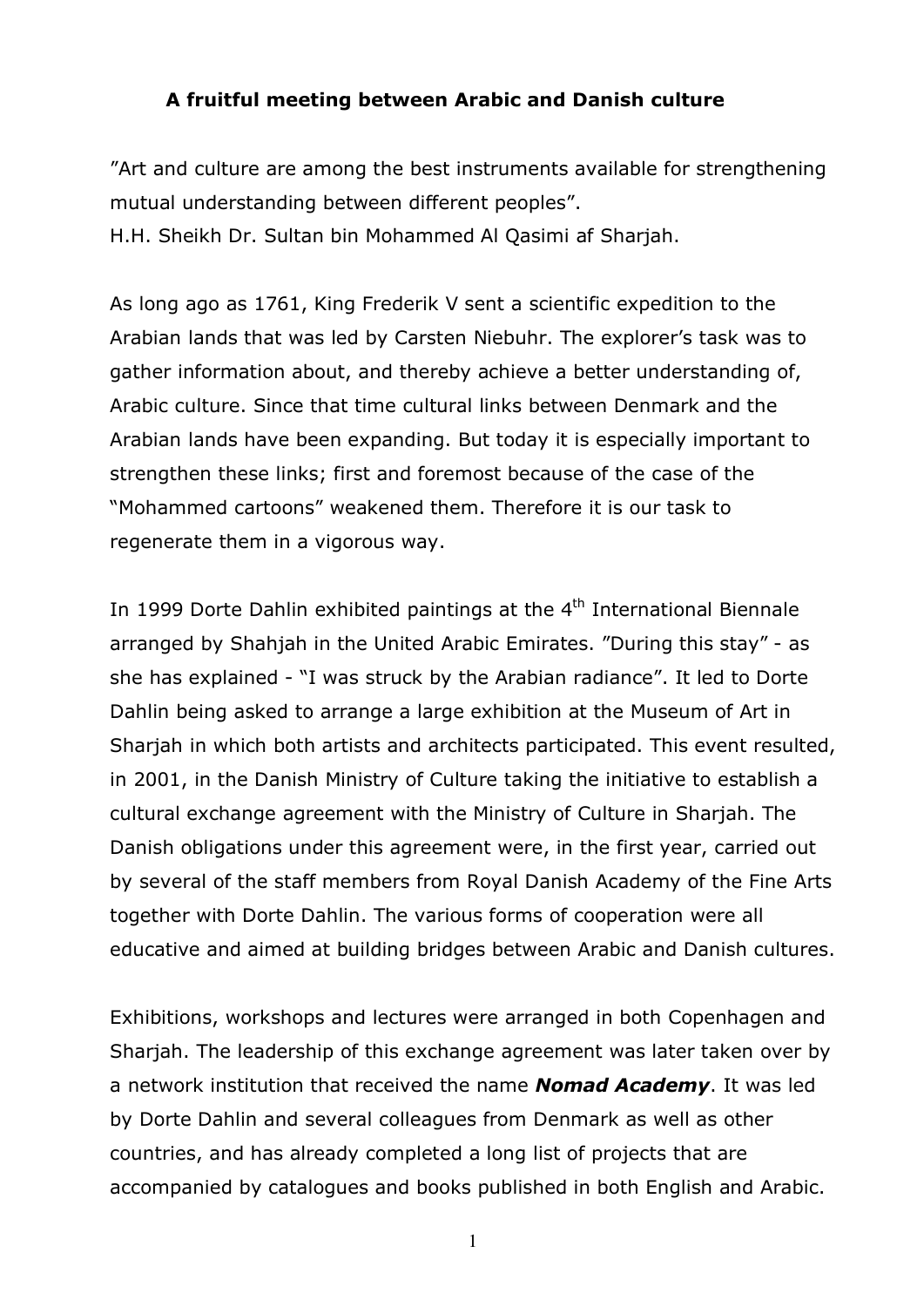All these activities are described in detail on the website: *www.nomadacademy.org.* 

On 12 November 2008 the *Nomad Academy* opened a new exhibition at the Museum of Art in Sharjah. It was entitled *Nomad Academy goes Public* because it was decided that the projects to be presented would be intended for – to a lesser or greater degree – internal or external public space, or in the surrounding landscape of Sharjah as well as in the virtual world.

Sculptor Mogens Møller and architect Jan Havshøj, together with the Iranian Islam-expert Nasser Moaedi Jorfi, have created the project *Moonlight Oasis,* which is a new interpretation of the well-known poetic moonlight gardens from an artist's point of view. In these gardens white lilies that reflected the moonlight were planted; the gentle gleam from rows of glowing candles sailing in small boats in cross-shaped channels of water, intermingled with the golden reflections from moonshine. Mirrors were often placed among the colourful mosaic patterns in the gardens' tiled pathways. Light was cast back like the sparkle from the facets of a gemstone. In the poetic moonlit garden music was played and poetry read. In *Moonlight Oasis* the Islamic understanding of the moon as a symbol of Allah's love for the faithful, is interpreted from a modern viewpoint.

Mogens Møller has described *Moonlight Oasis* this way: "A known feature of the desert, called a "barcan" curves around – like a monument of nature – a modern observatory in which a telescope constantly follows the moon. Electronic equipment magnifies and intensifies the picture of the moon into a knife sharp digital picture of 6 m in diameter. This picture will be the largest existing, direct picture of the moon, framed by a ring of stalactites. The moon picture can light up performers who either recite poetry, play music or dance. The moon picture can be transmitted to anywhere on the earth. From the top of the barcan's vast sloping, shining, tiled surface – that has the form of a half moon – flow quantities of water. A wellness centre will be associated with the Moonlight Garden in which various treatments, for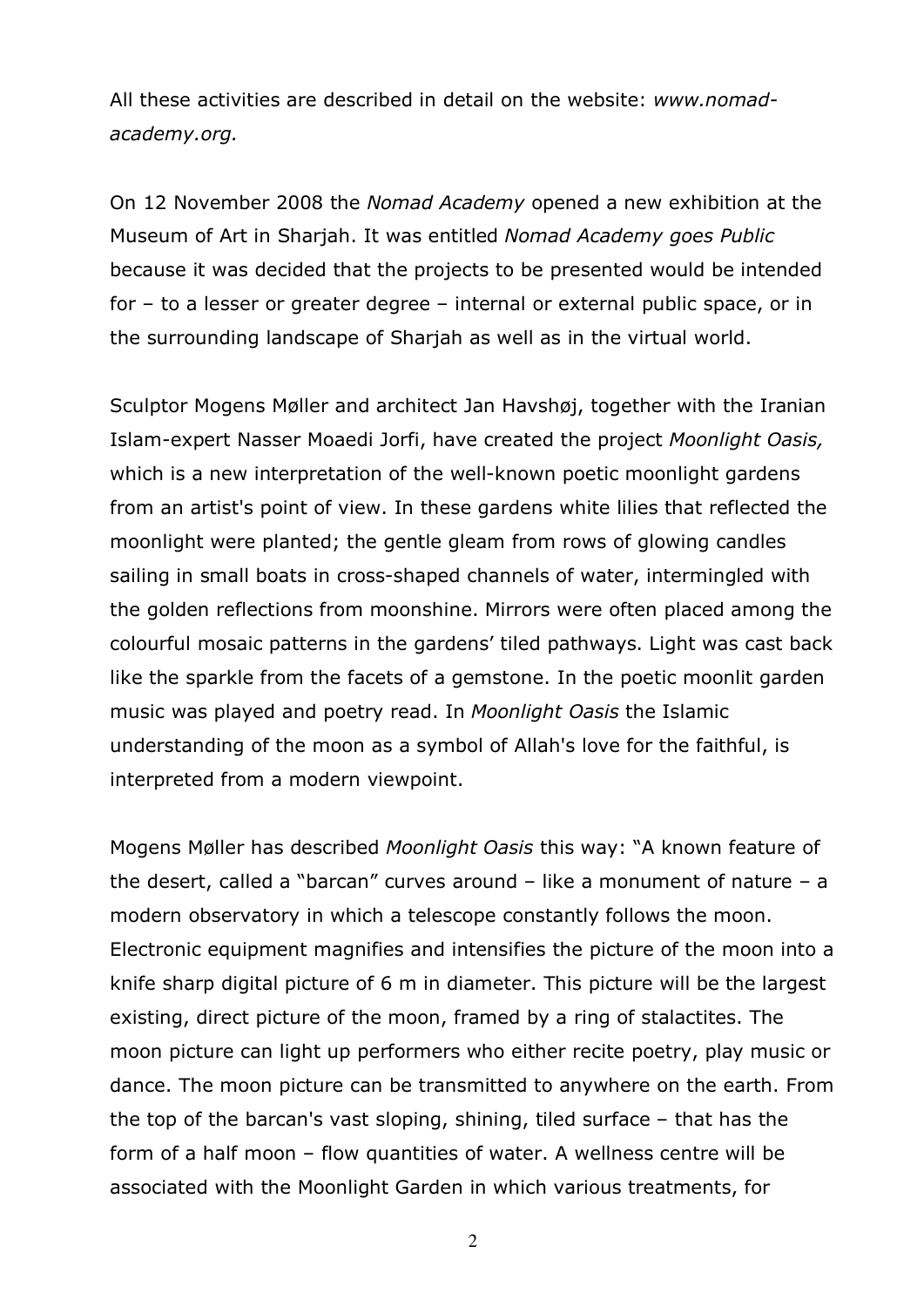example, using alternative natural medicine, can be undertaken. The project is displayed at the exhibition as precisely prepared models in bronze and gips with coral (the local custom for building), supplemented by drawings and photographs and likewise an Arabic poem about the moon, created as a calligraphic work.

*Lightscape* contains proposals for light-art on high buildings in Sharjah. It visualises the question of concealment and transparency in architecture and the merging of private and public spheres in the global media space. Dorte Dahlin and Annemette Larsen, who created the project, have described it in the following way: "In the exhibition a 3 x 7 metre glass wall is displayed, built as a house facade of 1:1. The wall divides the room into a private and a public space in which the private space is installed as an Arabic bridal-suite – filled with mirrors, pictures and the symbolic marriage bed with red sheet and green silk cloth that, according to old Bedouin tradition, must be shown as evidence of honour and innocence. The public space is characterised by a large billboard-print that shows 2 tall buildings in the desert; the one simply adorned with lacy lighting (fine lace from Tønder) over the entire height of the building, while the second is adorned with an equally monumental and self-lighting solar cell panel.

The glass wall itself is constructed of dark, half-transparent spy mirror with a section of Privalite glass which, depending on the supply of electric current, can be clear glass or milky white. Whilst the spy mirror creates shadowy figures, when people move between the rooms, the Privalite glass functions as a screen for a computer generated film. The film is comprised of an unending and unpredictable succession of pictures that blow like snowflakes among animated crystals in various directions, speeds and combinations. Among the pictures can be seen photos from the public and the private space. The outer public space – with the moon, Saturn and the Milky Way in the fore – and the intimate and near space - with a filigree-like drawing, beads formed like a teapot, henna decorated fingers, an eye and a poem about a kiss. In short intervals the Privalite glass is completely clear: in brief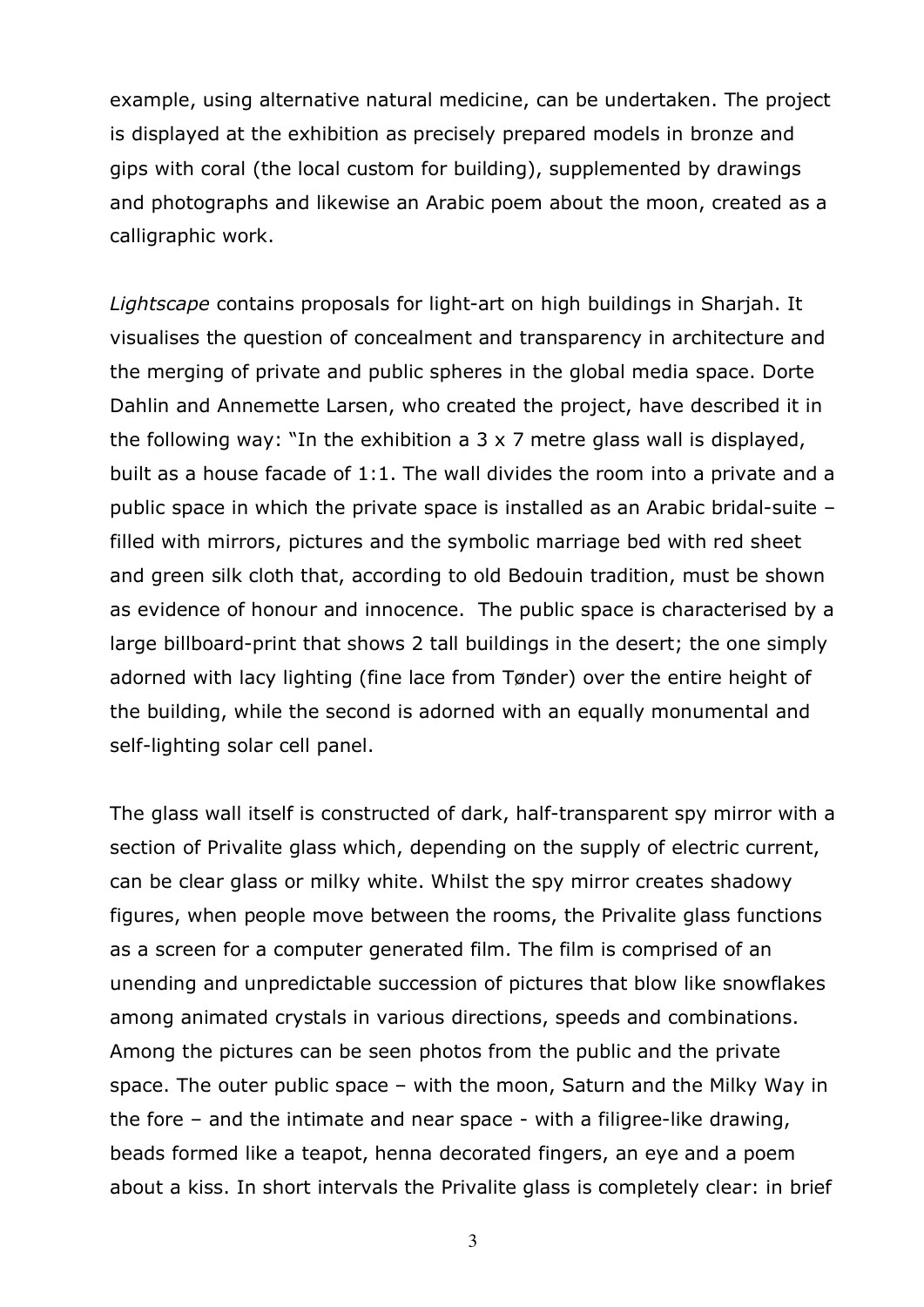glimpses there are free views from the bridal suite to the public space and vice versa; sudden outward and inward views that make the combined space into a transparent and boundless labyrinth of information. On these "living" facades, which almost dissolve the form of the house into a private-public media-surface, deep differences in our cultures regards what is publically accessible, become intertwined in one move. The global media-world's demand for transparency seeps into classic Arabic architecture, which with its traditional closed facades, hides a labyrinth, an immeasurability of space and details.

The exhibition is, apart from the red and green silk sheeting in the bridal chamber, kept in black and white and therefore contains a poetic reference to the traditional clothing used in the public space, where men in white and women in black themselves create a moving graphic landscape. *Lightscape* can also be reproduced on a large scale and installed on the facades of high buildings. Finally, it is possible to extend the work to such an extent that whole city quarters can be characterised by different light themes. Some possible themes are shown in a long series of small prints that hang in the Arabian bridal chamber as dreams of the future about the city." The concept is carried out by the two artists together with computer expert Thomas Holmbäck, painter Abdul Rahem Salem from Sharjah and architect Hans Feldthusen.

The project *Paint the Desert* is an installation created by Stig Brøgger. He has adorned the walls of the museum with poetry that he has written. The poems are in both Arabic and English. He has always been fascinated by the desert with its wide unending space, mysterious mirages and the vast heavens. Often he has portrayed the desert as a far reaching space that is cleansed of images and dense patterns of meaning. The silent desert is perhaps one of the few free spaces or meditative places where the visual bombardment of the current age cannot be seen or heard and where there is space for immersion and intensification of artistic activity. For, as he expresses it: "The desert / is the last place /for fantasy / and imagination /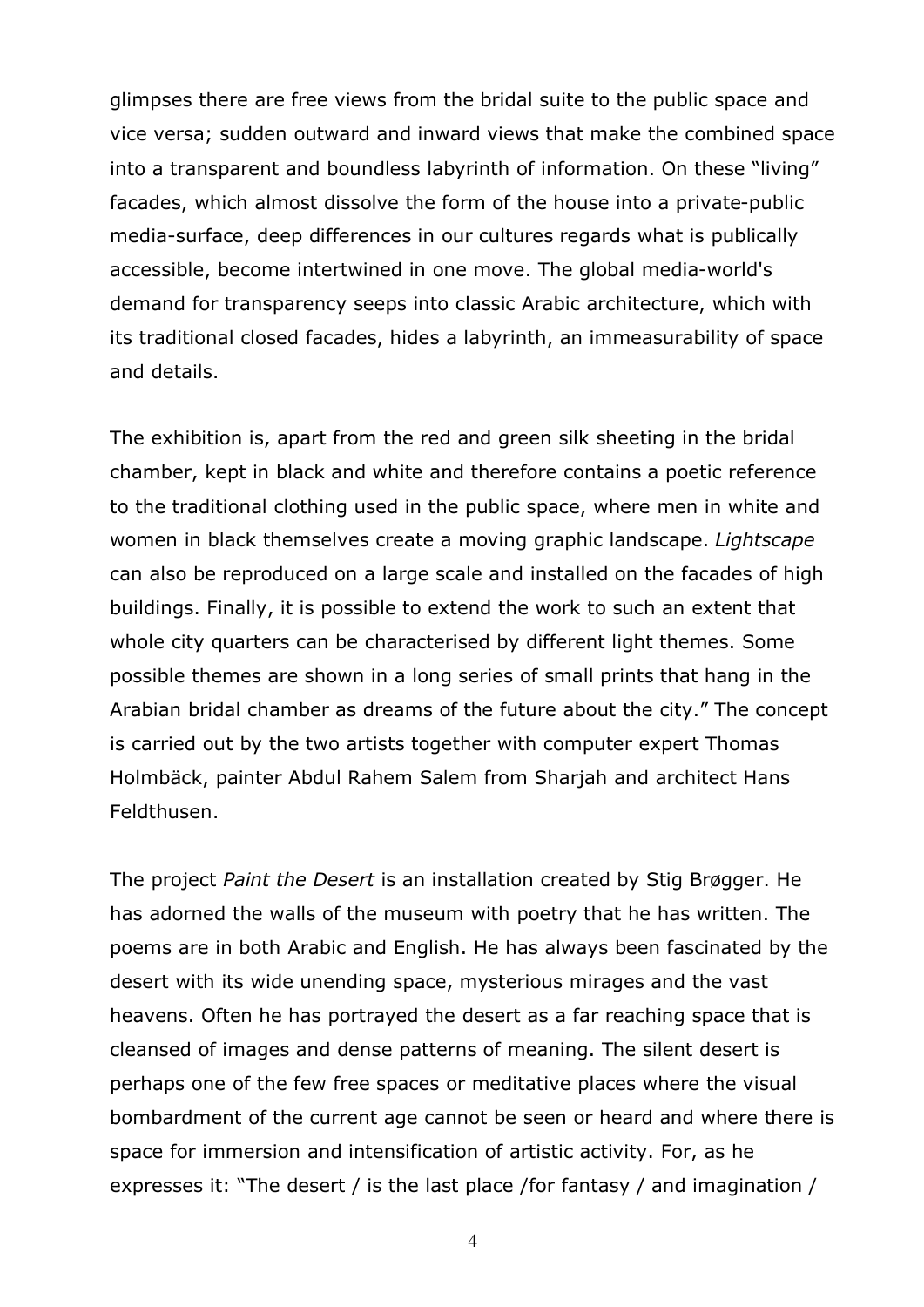the rest of the world / is being covered /by globalizing buildings / and tourists."

*Sharjah Dialogues* consists of two talking benches. They are created by artist Peter Holst Henckel. When one sits on one of the benches a recorded conversation between and woman and a man commences, which you can listen to while resting. The texts are written by Ursula Andkjær Olsen and recorded in Arabic by Duna Dhali and Fanar Ghali who are both actors and poets. When sitting on the benches one is drawn into a space filled with poetry and humour and new dimensions in everyday life are revealed.

The artist group *Superflex* chose to exhibit a copy of the biogas unit that during the last many years has been set up at several places in other countries. The unit is simple and therefore easy to maintain. It can provide enough gas for a family with children and domestic animals. Ownership of this artistically designed orange unit means that women do not need to continue walk far in order to collect fuel to burn. On a video you can see how they dance with joy about a future in which they are freed from that heavy burden of work.

*A journey – a meeting* is an installation created by the graphic artist Lars Grenaae. It consists of a series of prints that are produced in new forms of mixed techniques. These graphic works contain humour-filled references to explorers – such as Carsten Niebuhr and Jens Munk – who have explored the Arabian lands. They are linked together by stylised circular graphic sheets that create an illusion of movement.

Joachim Hamou chose to create *An Arabic theatre* that uses neither words nor pre-selected "performers" and is therefore in tact with an old Arabic theatrical tradition. The theatre is built in such a way that dialogue can be established, not only between visitors to the exhibition, but also with the museums architecture and the variety of life on the street – with traders, discussions, prayers and echoes of many other sounds. This theatre invites visitors to the exhibition to be "performers" and find out themselves what should be shown on the screen. It prompts them to – from a nowadays point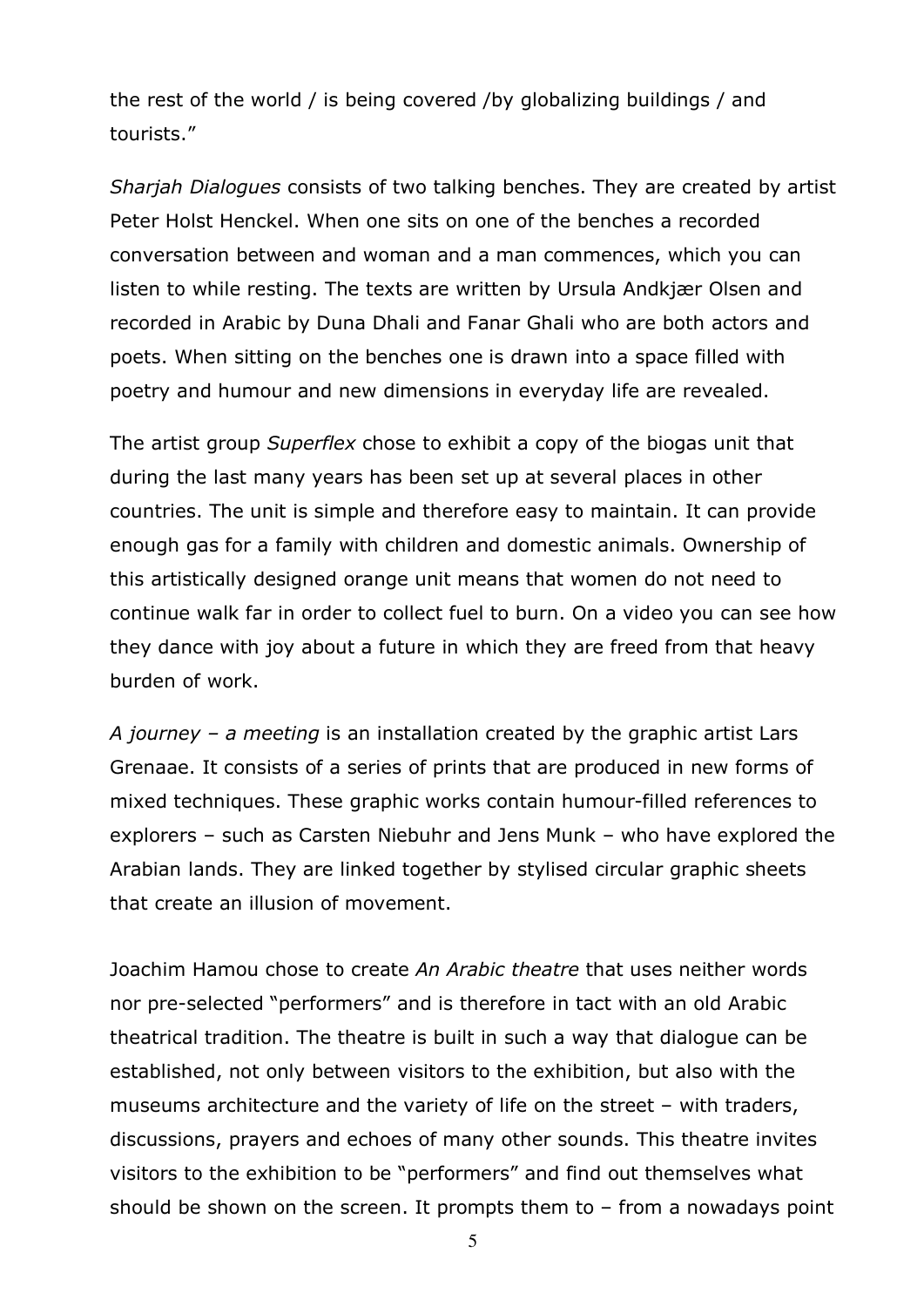of view – to pose the following question: how can we today describe what is "characteristically Arabic"?

Kirsten Dehlholm, together with her colleagues in *Hotel Pro Forma,* has created a video-installation called *Algebra of Place.* It visualises the theme "to journey into new cultures with body and soul", by showing a series of episodes that take place in the many departments of a fictive international hotel. Visitors to the exhibition experience what the people are like that they meet on the different videos, eventually widening their experiential space in such a way that a more nuanced, balanced picture of Arabic culture is mediated – without the one-sidedness so often met.

In 2001 Dorte Dahlin started to work for the establishment of a "little sister" to the Arab World Institute in Paris. In 2005 it inspired the students at the Institute for Architecture and Aesthetics at the Århus School of Architecture to work on projects for an Arabic cultural centre. After a study tour to the School of Architecture in Sharjah there were 35 proposals put forward for the tangible framework for "an Arabic Cultural Centre in Copenhagen". These suggestions were developed and given the title *100 Gardens – an Arabic cultural centre in Copenhagen.* They are now displayed in the form of illustrations, models and electronic presentations. Andriette Ahrenkiel, Torben Nielsen and Hans Feldthusen from Århus School of Architecture led the project.

One of the proposals was entitled *Salamander*. It was produced by Martin Krogh and Martin Laursen who today lead the architect firm ADEPT Aps, which has won several international competitions. They have described it this way:

"The main intention of the project is to mix the functions of an Arabic cultural institution, such as museum, exhibition, concert and theatre facilities as well as library, with functions such as residences, offices, and shopping facilities. In that way the building can function as an attraction that can be a meeting place for a wide cross-section of both the residents of